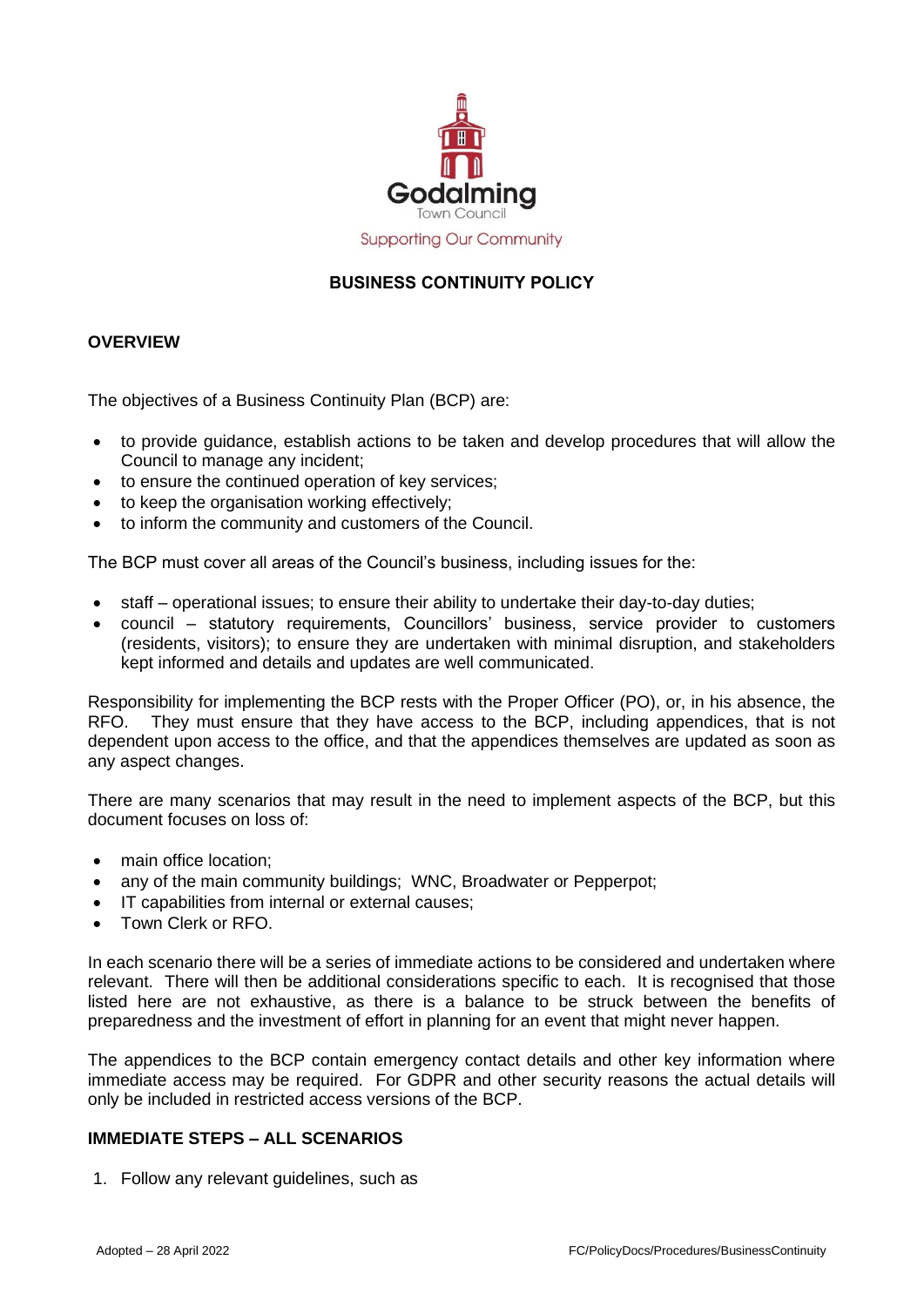- fire evacuate and contact emergency services;
- smell gas turn off and phone 0800 111 999;
- malicious threat bomb warning.
- 2. Under no circumstances should staff or others be put at risk.
- 3. Contact the PO and RFO, who will then take control of the situation unless the emergency services are involved.
- 4. Make a quick assessment or value judgement of the seriousness of the situation and issues likely to be involved.
- 5. Notify key stakeholders, using details in Appendices
	- staff;
	- Leader, Mayor and political group leaders, who should be requested to notify the remainder of their group;
	- insurers, if the incident is likely to give rise to a claim.
- 6. In conjunction with the Leader, decide roles and responsibilities for staff and other elected members, as appropriate.
- 7. Arrange more detailed briefings for staff and councilors.
- 8. Decide the nature and extent of more extensive communication with residents and other relevant stakeholders.

#### **SUBSEQUENT STEPS – ALL SCENARIOS**

- 1. Ensure adequate resources are input to assist the recovery of the service, including those available from insurers.
- 2. Appropriate reviews of the situation are undertaken, through regular updates and Officers, Councillors and customers are kept updated and informed.
- 3. Officers are utilised effectively and efficiently, particularly in the event of providing cover, to expedite a prompt return to normal service.
- 4. Adequate checks are carried out when the services and systems are recovered, in particular when systems are restored from back-up records, so that they are fully restored and reinstated and operating correctly.
- 5. All details, i.e. resources, additional costs etc., are recorded and where applicable photographed.
- 6. If an insurance claim is to be made
	- ideally retain all damaged property until insurers have the opportunity to inspect;
	- consider setting up a separate cost centre so that all aspects are included. Any aspect not paid by insurers can be reassigned to normal cost centres subsequently.